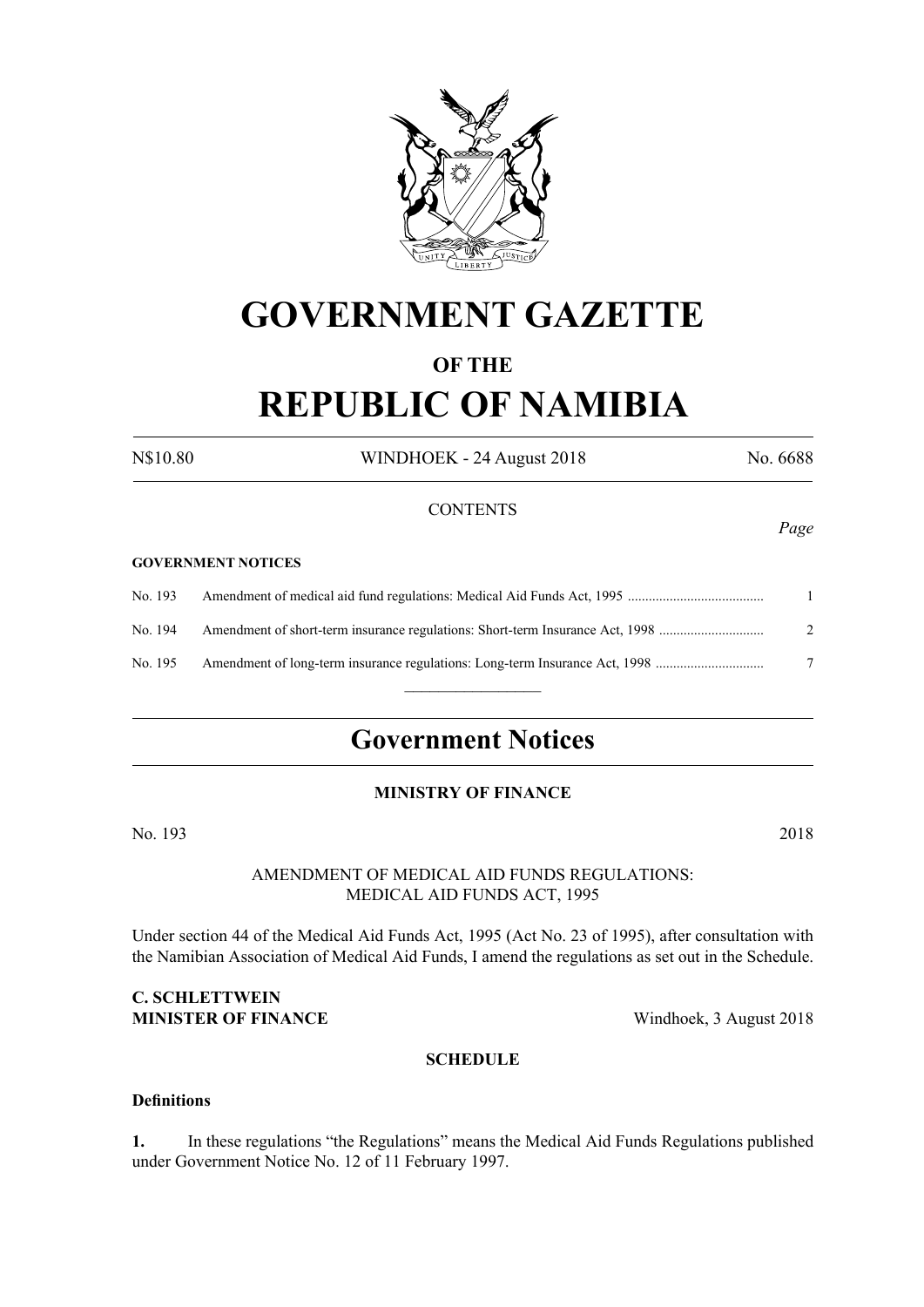## **Amendment of regulation 9 of Regulations**

**2.** Regulation 9 of the Regulations is amended by the substitution for subregulation (1) of the following subregulation:

"(1) A registered fund shall keep in Namibia, subject to subregulation (2), assets of which the value shall not at any time after the following dates be less than the following percentages of the total value of the assets of such fund:

- (a)  $31$  August 2018, not less than 40%;
- (b) 30 November 2018, not less than 42.5%; and
- (c) 31 March 2019, not less than 45%.".

## **Insertion of regulation 13A in Regulations**

**3.** Regulation 13A is inserted after regulation 13:

#### "**Administrative penalties**

**13A.** A registered fund that, or person who, contravenes or fails to comply with section 4(1), 4(3), 4(4), 4(5), 4(6), 4(7), 25(1), 25(4), 28(b), 29, 31(3), 32(1), 32(2), 32(3), 33, 42 or 43 of the Act is liable to pay an administrative penalty in the amount of N\$1 000 for every day for which the contravention or non-compliance exists.".

## **MINISTRY OF FINANCE**

 $\overline{\phantom{a}}$  , where  $\overline{\phantom{a}}$ 

No. 194 2018

## AMENDMENT OF SHORT-TERM INSURANCE REGULATIONS: SHORT-TERM INSURANCE ACT, 1998

Under section 71 of the Short-term Insurance Act, 1998 (Act No. 4 of 1998), after consultation with the Advisory Committee on Short-term Insurance, I amend the regulations as set out in the Schedule.

## **C. SCHLETTWEIN MINISTER OF FINANCE** Windhoek, 3 August 2018

# **SCHEDULE**

#### **Definitions**

**1**. In these regulations "the Regulations" means the Short-term Insurance Regulations published under Government Notice No. 143 of 18 June 1998.

#### **Amendment of regulation 1 of the Regulations**

- **2.** Regulation 1 of the Regulations is amended -
- (a) by the substitution of the following definition for the definition of "aggregate liabilities":

""aggregate liabilities", in relation to a registered insurer or reinsurer, means the aggregate of -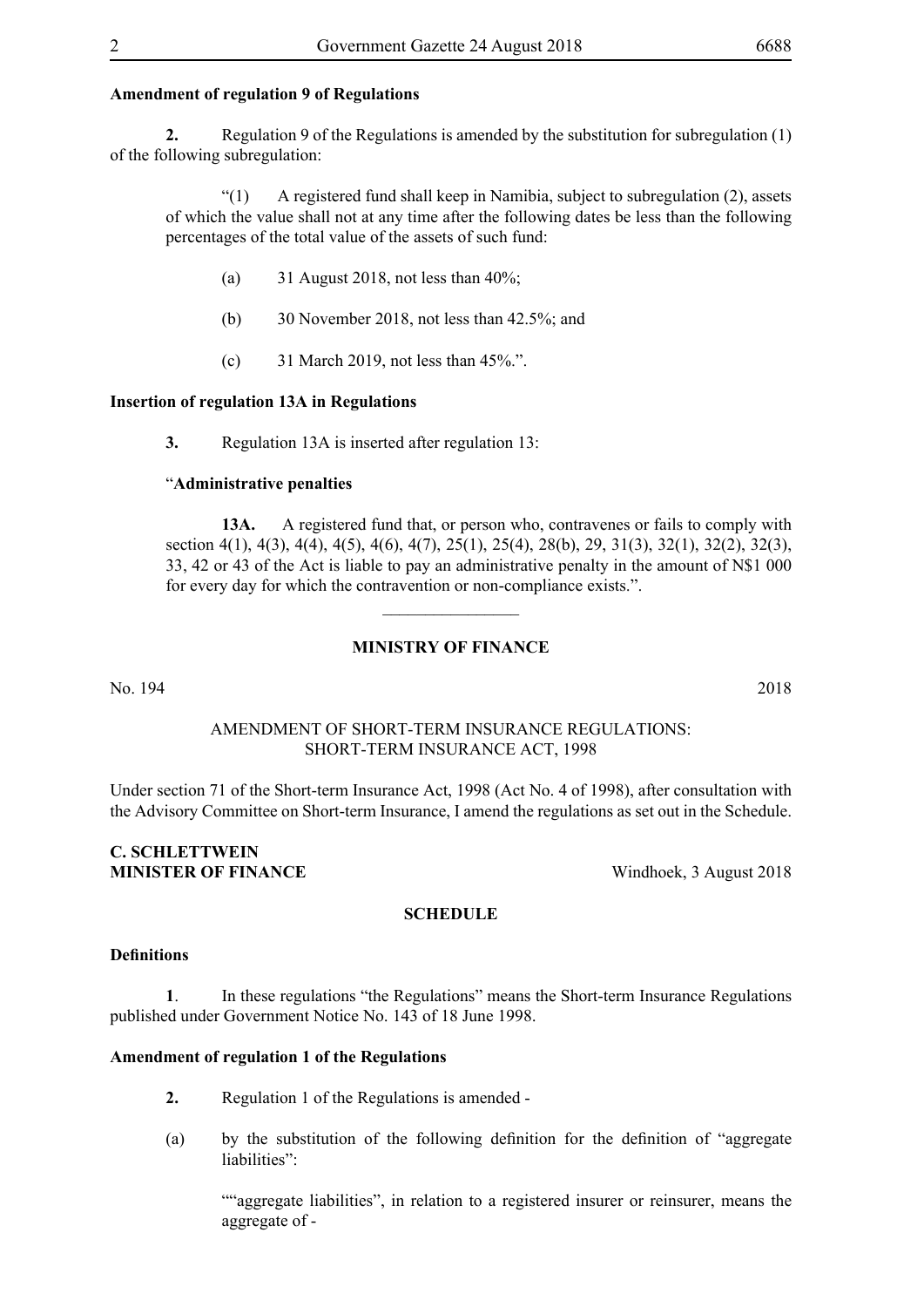- (a) the net liabilities in respect of which the registered insurer or reinsurer is required to hold assets in terms of section 26 of the Act; and
- (b) the amount of the liabilities which, by virtue of the registered insurer's or reinsurer's shareholding in investment subsidiaries, is deemed to be the liabilities of the registered insurer or reinsurer in terms of regulation 8(3)  $(a)(ii)$ ;"; and
- (b) by the insertion of the following definition after the definition of "common monetary area":

""domestic asset" means assets of the kind referred to in the following kinds of categories of assets of Annexure B -

- (a) item 1, where such balances are held in Namibia;
- (b) item 2, where such bonds are denominated in any currency, and wherever issued and purchased;
- (c) item 3, where such bills, bonds or securities are denominated in Namibian currency, and issued and purchased in Namibia;
- (d) item 4, where such bills, bonds or securities are denominated in Namibian currency and issued and purchased in Namibia to finance activities within Namibia;
- (e) item 6, where such property is located in Namibia;
- (f) items 7 and 8, includes assets in a company incorporated outside Namibia if such assets have been acquired on a stock exchange licensed under the Stock Exchanges Control Act and unlisted shares in Namibian companies;
- (g) item 9, where such associates and associated companies are registered in Namibia;
- (h) item 10 where such claims are against natural persons resident in Namibia and companies registered in Namibia;
- (h) items 11 and 12, where such assets are held in Namibia; and
- (i) any other asset designated as a domestic asset by the Minister by notice in the *Gazette*.".

## **Amendment of regulation 8 of Regulations**

- **3.** Regulation 8 of the Regulations is amended -
- (a) by the substitution for subregulation  $(1)$  of the following subregulation:

"(1) The value of the assets which every registered insurer and every reinsurer is, subject to the provisions of subregulation (2), required to hold in respect of its short-term insurance business in terms of sections 26 and 27 of the Act, shall not, in respect of the kinds or categories of assets set out in the first column of Annexure B, exceed the percentage set out opposite each such kind or category of asset in the second column of that Annexure, which percentage expresses a maximum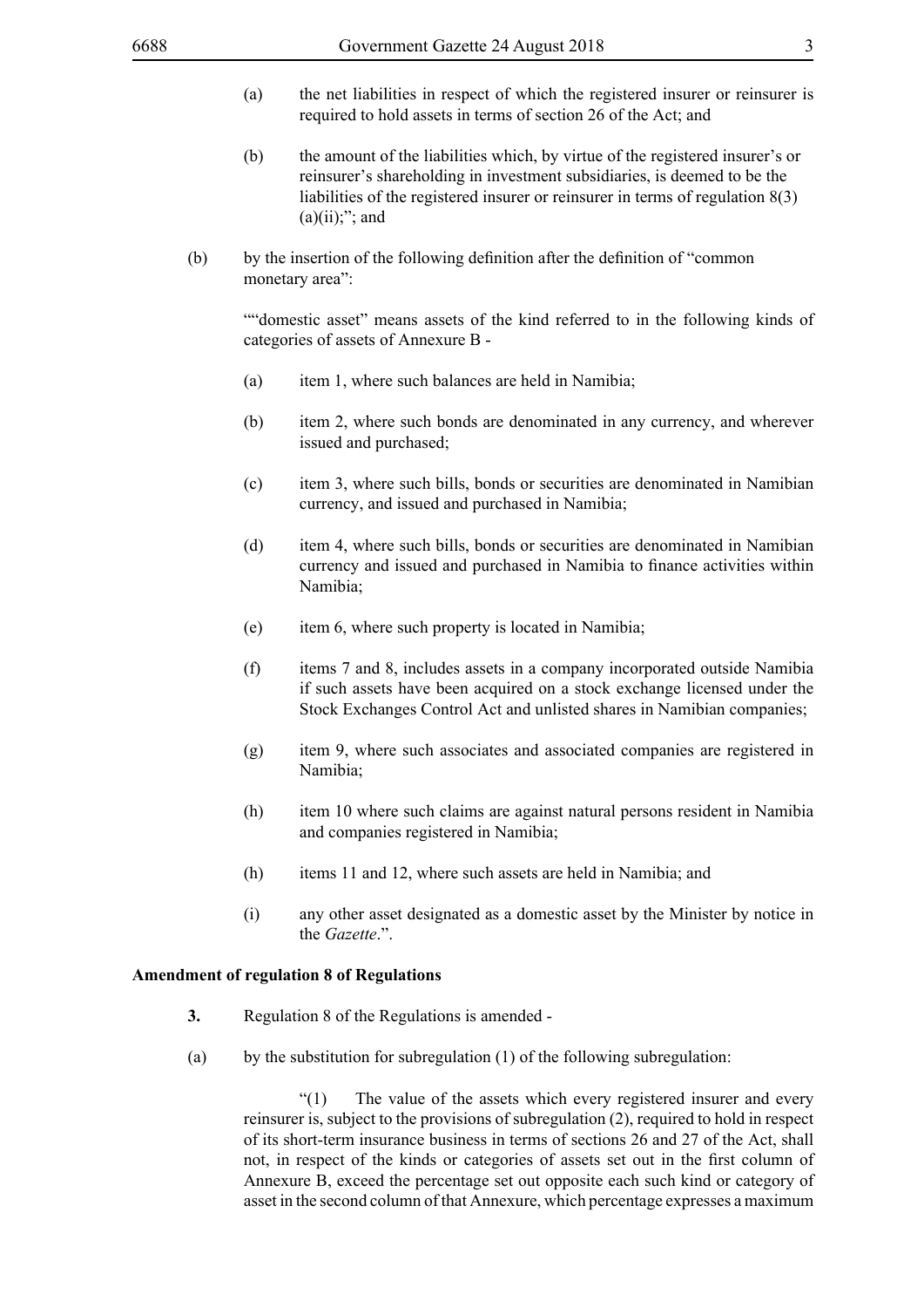percentage of the aggregate liabilities of the short-term insurance business of the registered insurer or reinsurer but -

- (a) assets of the kinds or categories referred to in items 6 to 12, inclusive, in the first column of that Annexure held in respect of short-term insurance business shall not exceed 70 per cent of the aggregate liabilities of the short-term insurance business of the registered insurer or reinsurer; and
- (b) assets of the kinds or categories referred to in item 7 and 8 in the first column of that Annexure held in respect of short-term insurance business shall not exceed 65 per cent of the aggregate liabilities of the short-term insurance business of the registered insurer or reinsurer.".
- (b) by the substitution for subregulation  $(4)$  of the following subregulation:

"(4) Despite subregulation (1), a registered insurer or reinsurer shall, in respect of its short-term insurance business, invest in domestic assets, at all times after the following dates, not less than the following percentages of the market value of its total assets -

- (i) 31 August 2018, not less than  $40\%$ ;
- (ii) 30 November 2018, not less than 42.5%; and
- (iii)  $31$  March 2019, not less than 45%.

(4A) In the application of this subregulation (4) with regard to domestic assets of a registered insurer or reinsurer, domestic assets consisting of shares acquired in a company incorporated outside Namibia shall not exceed -

- (i) 30 per cent of the market value of its total assets from 1 January 2018;
- (ii) 25 per cent of the market value of its total assets from 1 January 2019;
- (iii) 20 per cent of the market value of its total assets from 1 January 2020;
- (iv) 15 per cent of the market value of its total assets from 1 January 2021; and
- (v) 10 per cent of the market value of its total assets from 1 January 2022.

(4B) Assets consisting of shares in a company incorporated outside Namibia in excess of the limit set out in subregulation (4A), acquired on a stock exchange licensed under the Stock Exchanges Control Act, 1985 (Act No. 1 of 1985), are in the application of this subregulation regarded as investments outside Namihia<sup>"</sup>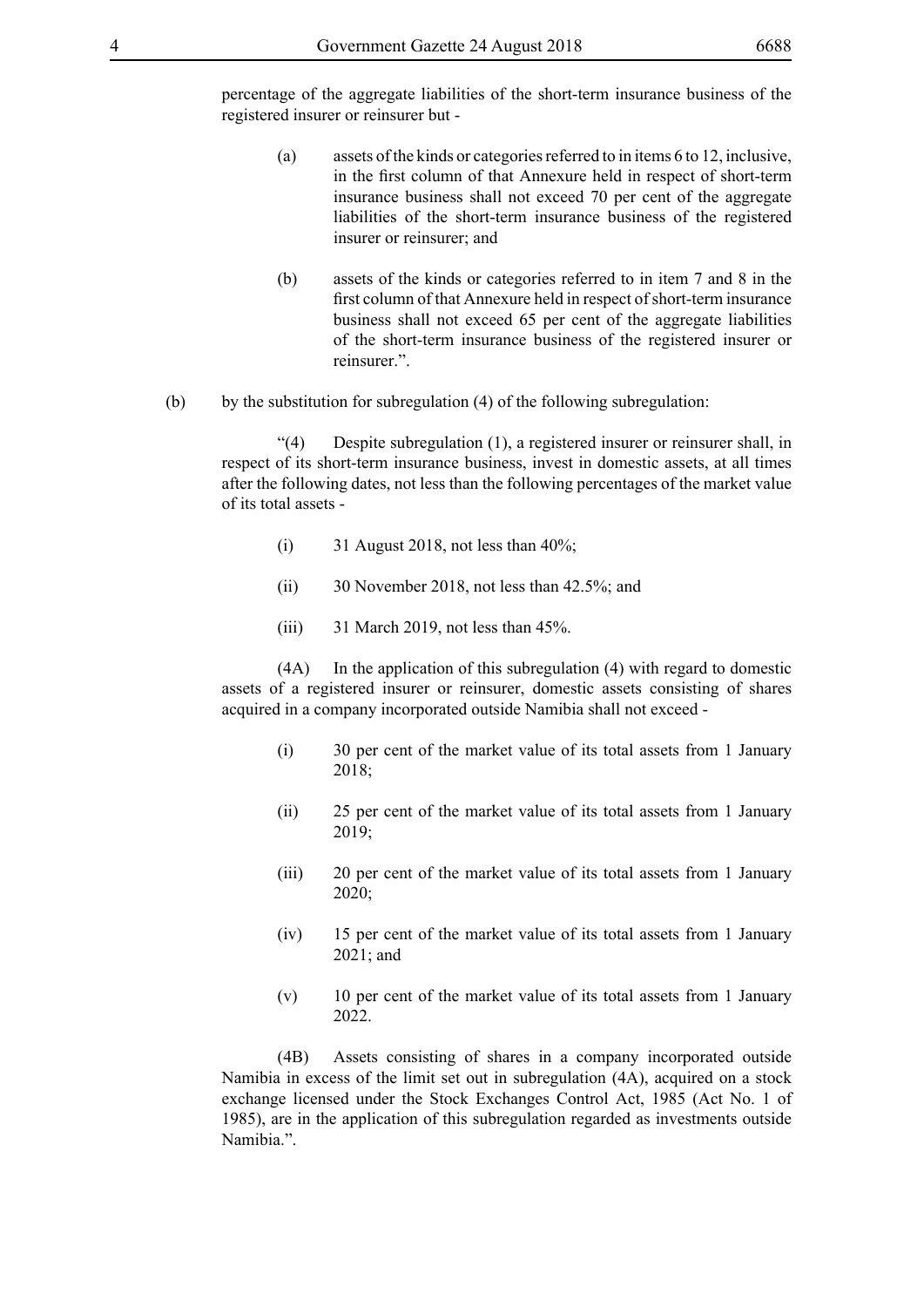### **Amendments of regulation 10 of Regulations**

**4.** The following regulation is substituted for regulation 10 of the Regulations:

#### "**Penalty for any contravention of or failure to comply with regulations**

**10.** (1) Any person who contravenes or fails to comply with any provision of these regulationsisliable to a fine of N\$1 000 for each day during which such contravention or failure continues.

(2) Without derogating from the generality of subregulation (1), a registered insurer or reinsurer which fails -

- (a) to submit to the Registrar any statement, report, return or other document; or
- (b) to notify the Registrar of any non-payment or other particulars,

in accordance with a requirement of these regulations within the period determined by or under these regulations or, if that period has been extended by the Registrar under section 7 of the Act, within the extended period, is liable to a fine of N\$1 000 for each day during which such failure continues.

(3) Any amount of penalty payable in terms of subregulation (1) or (2) constitutes a debt due to the State by the person or the registered insurer or reinsurer concerned and shall be recovered by the Registrar by means of proceedings instituted in any competent court.

(4) Notwithstanding the provisions of subregulations (1) and (2), the Registrar shall waive the payment of or refund the whole or any part of a fine payable in terms of subregulation (1) or (2) if the Registrar is satisfied that the failure of the person or registered insurer or reinsurer concerned to comply with a requirement contemplated in subregulation (1) or (2) was not due to wilful conduct or the want of reasonable care on the part of that person or registered insurer or reinsurer.".

#### **Substitution of Annexure B of Regulations**

**5.** The following Annexure is substituted for Annexure B of the Regulations:

## "**ANNEXURE B**

| Column 1                  | Column 2                                                                                                                                                                                                                                                                                                                                                                  | Column 3                                                    |
|---------------------------|---------------------------------------------------------------------------------------------------------------------------------------------------------------------------------------------------------------------------------------------------------------------------------------------------------------------------------------------------------------------------|-------------------------------------------------------------|
| <b>Kind of Asset</b>      | <b>Definition of Asset</b>                                                                                                                                                                                                                                                                                                                                                | <b>Maximum</b><br>percentage<br>of aggregate<br>liabilities |
| Credit<br><b>Balances</b> | Deposits with and balances in current and savings accounts with a<br>banking institution or a building society, including negotiable deposits<br>and money market instruments in terms of which such a bank or building<br>society is liable, including the paid-up shares of a building society, or<br>deposits and savings accounts with the Post Office Savings Bank - |                                                             |

## **LIMITS OF INVESTMENT (Regulation 8)**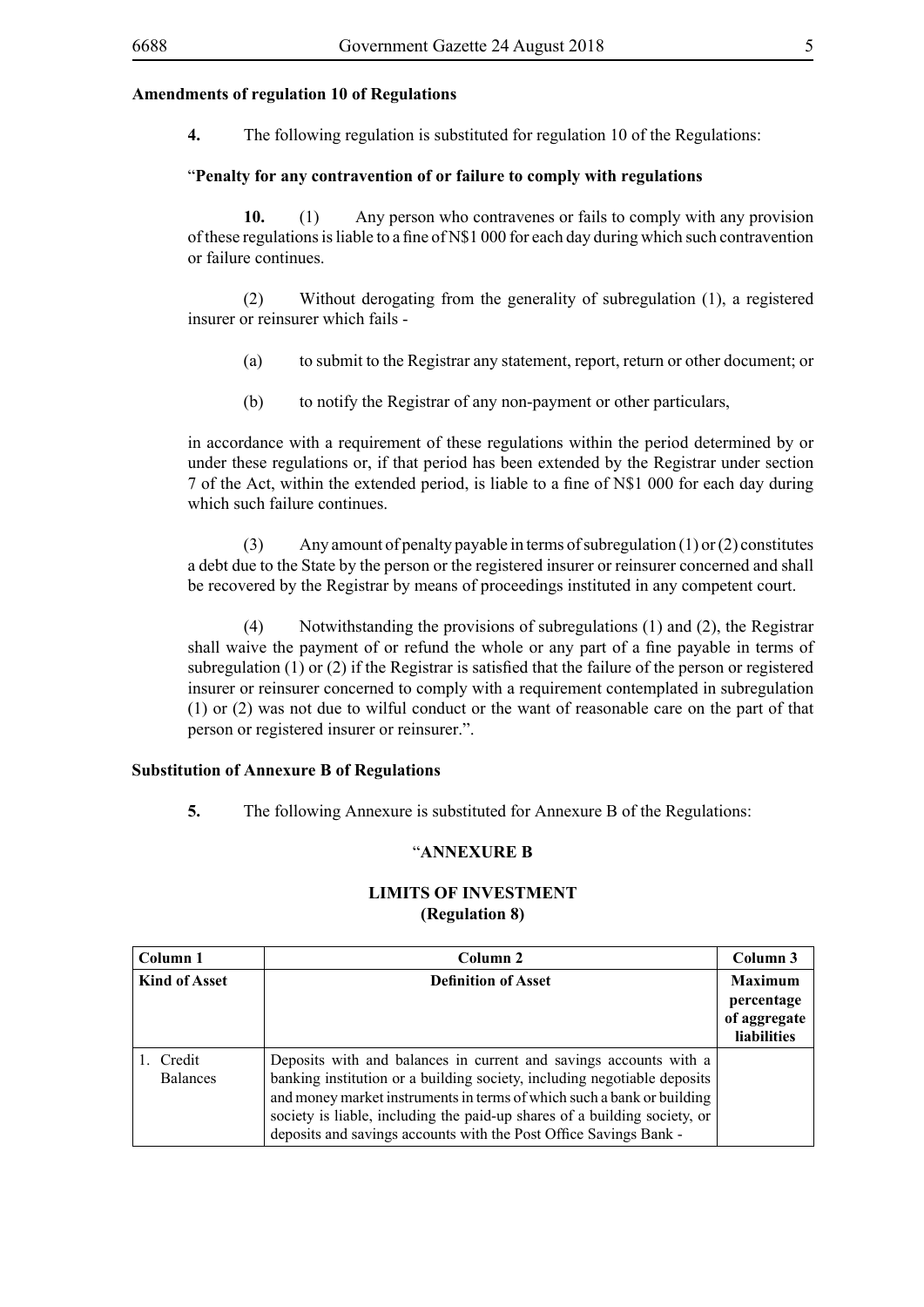|                                                | (a)<br>(b)                                                                                                                                                                                                                                                                                                                                                                    | 25%<br>25%<br>25% |
|------------------------------------------------|-------------------------------------------------------------------------------------------------------------------------------------------------------------------------------------------------------------------------------------------------------------------------------------------------------------------------------------------------------------------------------|-------------------|
|                                                | (c)                                                                                                                                                                                                                                                                                                                                                                           |                   |
|                                                | Total investments of a registered insurer or re-insurer in assets                                                                                                                                                                                                                                                                                                             | 90%               |
| 2. Government<br><b>Bonds</b>                  | Bills, bonds or securities issued or guaranteed by or loans to or<br>guaranteed by the Government of the Republic of Namibia.                                                                                                                                                                                                                                                 | 20%               |
| 3. Statutory                                   | Bills, bonds or securities issued or guaranteed by or loans to or                                                                                                                                                                                                                                                                                                             |                   |
| body, public<br>enterprise,<br>local authority | guaranteed by any statutory body, public enterprise, local authority or<br>regional council in the Republic of Namibia -                                                                                                                                                                                                                                                      |                   |
| and regional<br>council Bonds                  | per local authority authorised by law to levy rates upon<br>(a)                                                                                                                                                                                                                                                                                                               | 20%               |
|                                                | per regional council authorised by law to levy rates upon<br>(b)<br>(c)                                                                                                                                                                                                                                                                                                       | 20%<br>20%        |
| 4. Corporate<br><b>Bonds</b>                   | Bills, bonds or securities issued by or loans to an institution in Namibia<br>and also bills, bonds and securities issued by or loans to an institution:                                                                                                                                                                                                                      |                   |
|                                                |                                                                                                                                                                                                                                                                                                                                                                               | 20%               |
| 5. Foreign Bonds                               | Bills, bonds or securities issued by the Government of or any other<br>institution in, a country other than Namibia and also bills, bonds and<br>securities issued by an institution in such country -                                                                                                                                                                        |                   |
|                                                | (a)<br>(b)                                                                                                                                                                                                                                                                                                                                                                    | 20%<br>20%        |
| 6. Property                                    | Immovable property, units in unit trust schemes in property shares, and<br>shares in, loans to and debentures, both convertible and non-convertible,                                                                                                                                                                                                                          | 10%               |
|                                                | Provided that the investment in a single property or property                                                                                                                                                                                                                                                                                                                 | $5\%$             |
| 7. Ordinary<br><b>Shares</b>                   | Ordinary shares in companies and associated companies (but excluding<br>shares in property companies and investment subsidiaries), convertible<br>debentures, whether voluntary or compulsory convertible (but excluding<br>such debentures of property companies), and units in unit trust schemes<br>(but excluding units in unit trust schemes in property shares) held in | 50%               |
|                                                | Provided that -                                                                                                                                                                                                                                                                                                                                                               |                   |
|                                                | unlisted shares, unlisted convertible debentures and shares and<br>(a)<br>convertible debentures listed in the development capital sector<br>of any stock exchange within the common monetary area is                                                                                                                                                                         | 2.5%              |
|                                                | shares and convertible debentures in a single company or<br>(b)<br>associated company listed on any stock exchange within the<br>common monetary area in a sector other than in the development<br>capital sector -                                                                                                                                                           |                   |
|                                                | with a market capitalization of N\$2 000 million or less is<br>(i)<br>with a market capitalization of more than N\$2 000                                                                                                                                                                                                                                                      | 5%                |
|                                                | (ii)                                                                                                                                                                                                                                                                                                                                                                          | 10%               |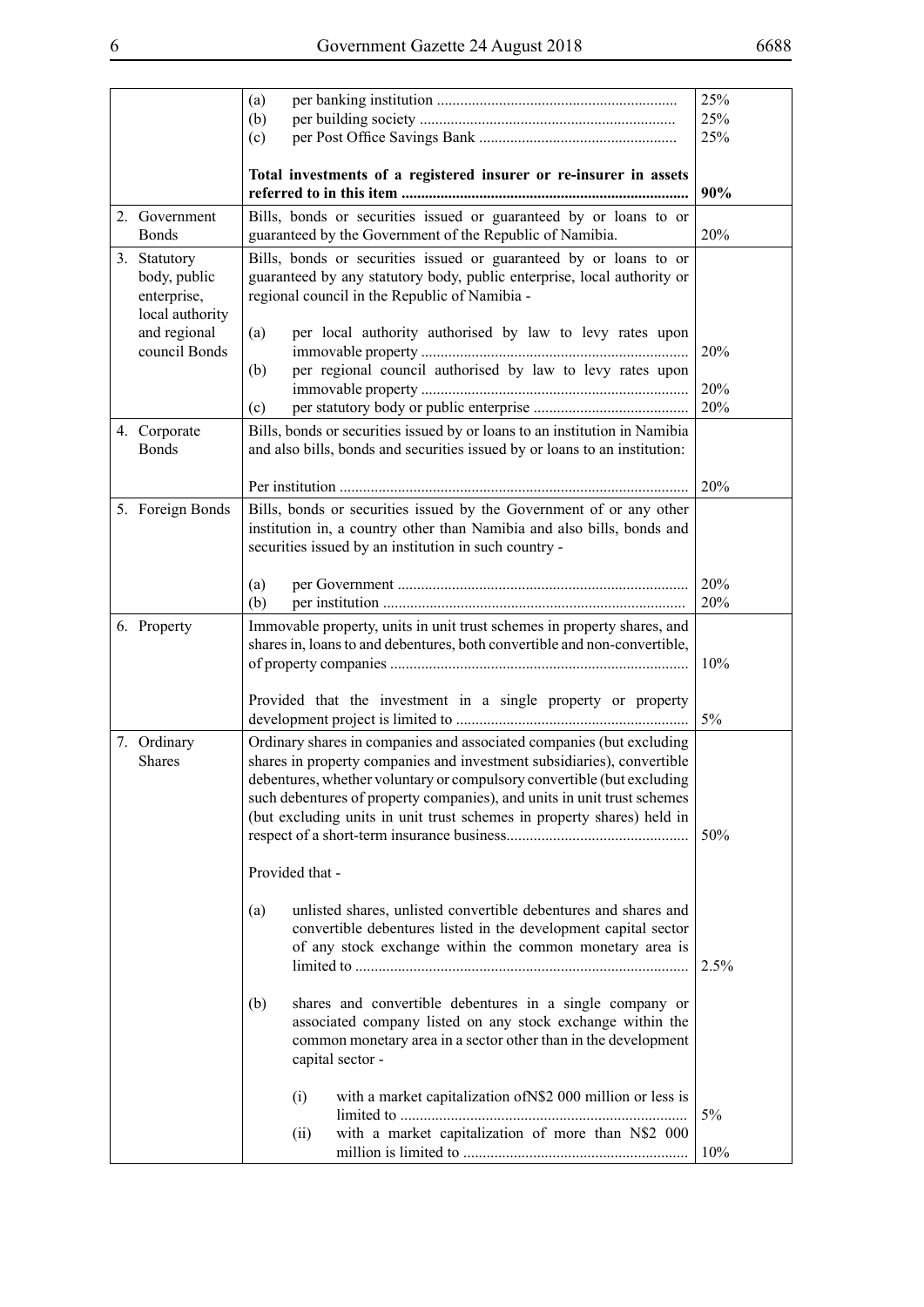|                                |                                        | shares and convertible debentures in a single company or<br>(c)<br>associated company listed on the Namibian Stock Exchange -                                                                                                                                                                                                                                          |             |
|--------------------------------|----------------------------------------|------------------------------------------------------------------------------------------------------------------------------------------------------------------------------------------------------------------------------------------------------------------------------------------------------------------------------------------------------------------------|-------------|
|                                |                                        | with a market capitalization of N\$500 million or less is<br>(i)<br>with a market capitalization of more than N\$500 million<br>(ii)                                                                                                                                                                                                                                   | 5%          |
|                                |                                        |                                                                                                                                                                                                                                                                                                                                                                        | 10%         |
|                                |                                        | (d)                                                                                                                                                                                                                                                                                                                                                                    | 5%          |
| 8. Preference<br><b>Shares</b> |                                        | Preference shares in companies and associated companies (but excluding<br>preference shares in property companies and investment subsidiaries)<br>held in respect of short-term insurance business, is limited to                                                                                                                                                      | 40%         |
|                                |                                        | Investment in preference shares issued by any single company                                                                                                                                                                                                                                                                                                           | 5%          |
| 9. Loans                       |                                        | Loans to and non-convertible debentures of associates and associated                                                                                                                                                                                                                                                                                                   | 5%          |
|                                | 10. Other claims                       | Claims secured by mortgage bonds on immovable property, debentures<br>(listed and unlisted but excluding convertible debentures) or any other<br>secured claims against natural persons (but excluding assets of the<br>kinds referred to in items 8 and 9 of Schedule 2 to the Act, loans to<br>investment subsidiaries, associates or associated companies and loans |             |
|                                |                                        |                                                                                                                                                                                                                                                                                                                                                                        | 25%         |
|                                |                                        | Provided that -                                                                                                                                                                                                                                                                                                                                                        |             |
|                                |                                        | (a)<br>claims against any single company is limited to<br>(b)                                                                                                                                                                                                                                                                                                          | 0.25%<br>5% |
| 11. Computer                   | Equipment,<br>Furniture, and           | Computer equipment, furniture and other office machinery, and motor<br>vehicles is limited to:                                                                                                                                                                                                                                                                         |             |
|                                | other office                           | (a)                                                                                                                                                                                                                                                                                                                                                                    | $5\%$       |
|                                | machinery and<br><b>Motor Vehicles</b> | (b)                                                                                                                                                                                                                                                                                                                                                                    | 2.5%        |
|                                | 12. Other Assets                       | Any other assets of the kinds referred to in Schedule 2 to the Act.                                                                                                                                                                                                                                                                                                    | 2.5%        |

#### **MINISTRY OF FINANCE**

 $\frac{1}{2}$ 

No. 195 2018

## AMENDMENT OF LONG-TERM INSURANCE REGULATIONS: LONG-TERM INSURANCE ACT, 1998

Under section 72 of the Long-term Insurance Act, 1998 (Act No. 5 of 1998), after consultation with the Advisory Committee on Long-term Insurance, I have amended the regulations as set out in the Schedule.

## **C. SCHLETTWEIN MINISTER OF FINANCE** Windhoek, 3 August 2018

#### **SCHEDULE**

#### **Definitions**

**1.** In these regulations "the Regulations" means the Long-term Insurance Regulations published under Government Notice No. 145 of 18 June 1998, as amended by Government Notice Nos. 47 of 15 February 2000, 143 of 16 July 2001, 31 of 4 February 2008 and 350 of 31 December 2013.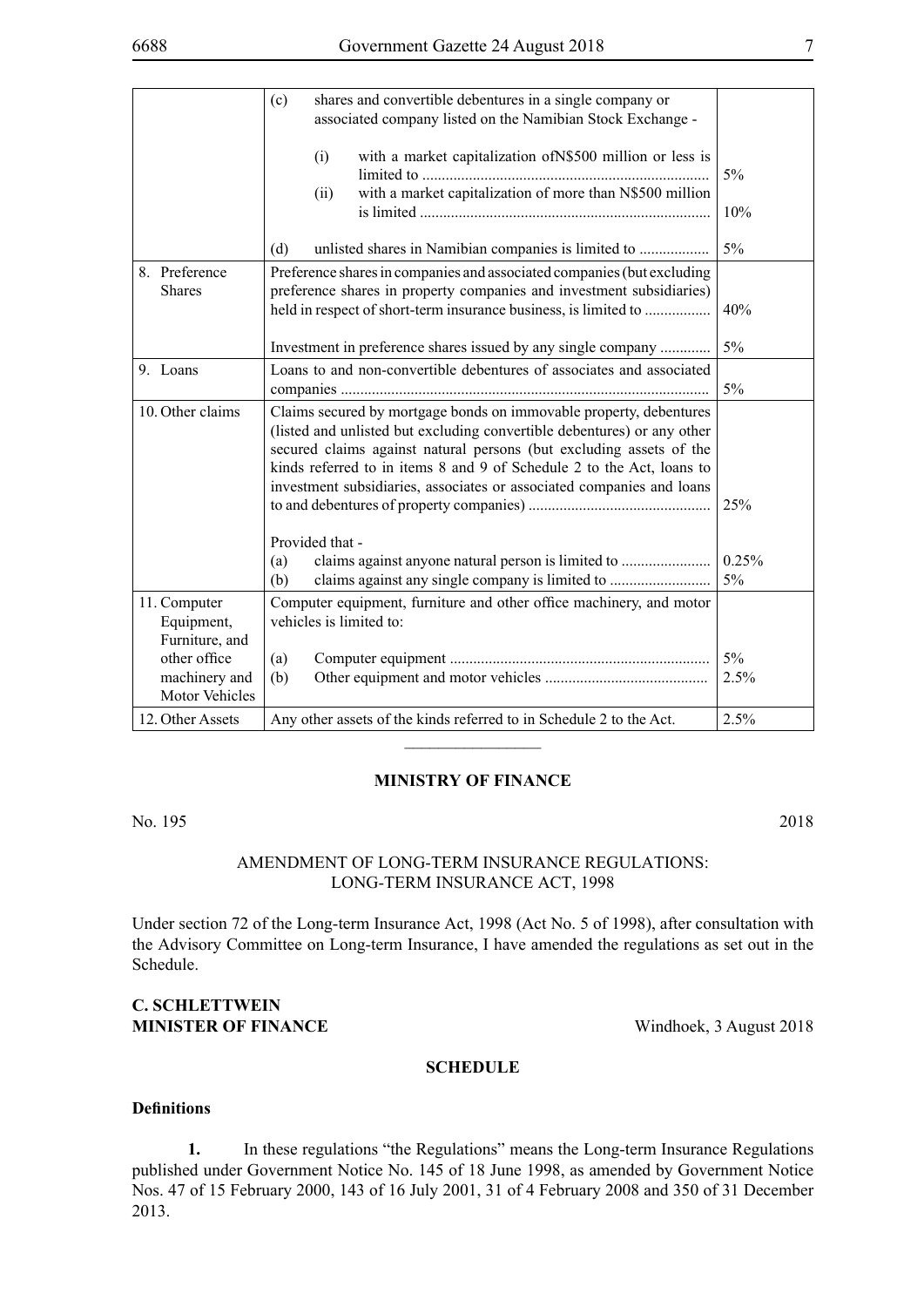### **Amendment of Regulation 1**

- **2.** Regulation 1 is amended -
- (a) by the substitution of the following definition for the definition of "aggregate liabilities":

"aggregate liabilities", in relation to a registered insurer or reinsurer, means the aggregate of -

- (a) the net liabilities in respect of which the registered insurer or reinsurer is required to hold assets in terms of section 26 of the Act; and
- (b) the amount of the liabilities which, by virtue of the registered insurer's or reinsurer's shareholding in investment subsidiaries, is deemed to be the liabilities of the registered insurer or reinsurer in terms of regulation 15(3)  $(a)(ii)$ ;";
- (b) by the substitution for the following definition of the definition of "domestic asset":

""domestic asset" means assets of the kind referred to in the following items of Columns 1 and 2 of Annexure C -

- (a) item 1 (credit balances) where such balances are held in Namibia;
- (b) item 2 (Government Bonds) where such bonds are denominated in any currency, and wherever issued and purchased;
- (c) item 3 (State owned enterprises, local authority and regional council bonds) where such bonds are denominated in Namibian currency, and issued and purchased in Namibia;
- (d) item 4 (corporate bonds) where such bonds are denominated in Namibian currency and issued and purchased in Namibia to finance activities within Namibia;
- (e) item 6 (property) where such property is located in Namibia;
- (f) item 7 (shares) and includes assets in a company incorporated outside Namibia if such assets have been acquired on a stock exchange licensed under the Stock Exchanges Control Act;
- (g) item 8 (other claims) where such claims are against natural persons resident in Namibia and companies registered in Namibia;
- (h) item 9 (other assets) where such other assets are held in Namibia;
- (i) item 10 (unlisted investments); and
- (j) any other asset designated as a domestic asset by the Minister by notice in the *Gazette*;"; and
- (c) by the substitution for the following definition of the definition of "property company":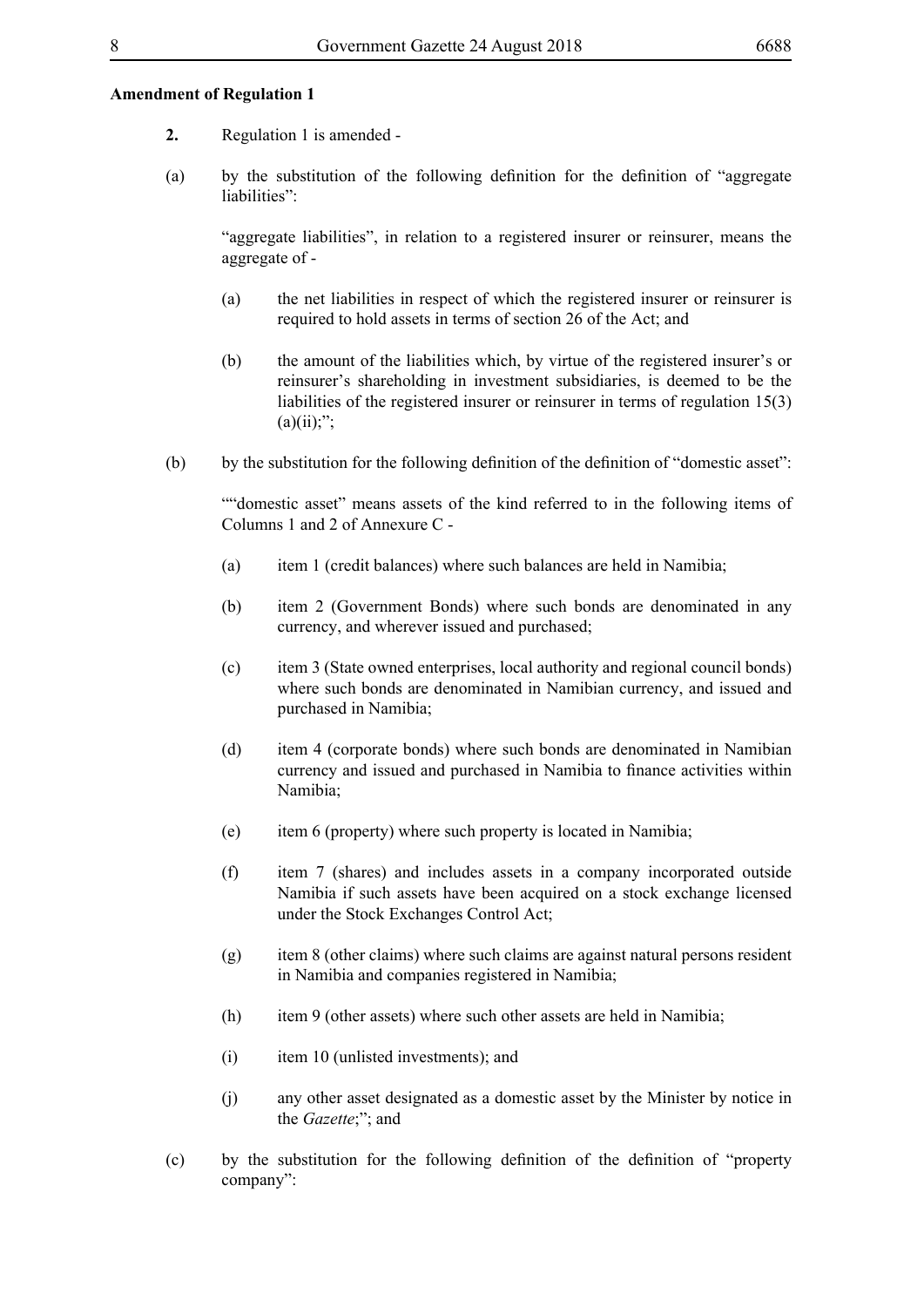""property company" means a company -

- (a) of which 50 per cent or more of the market value of its assets consists of immovable property, irrespective of whether such property is held directly by the company as registered owner or indirectly by way of ownership of the shares in the company which is the registered owner of the property or of exercising control over the company which is the registered owner of the property or by way of a trust of which the company is a beneficiary; or
- (b) of which 50 per cent or more of its gross income is derived from direct or indirect investments in immovable property;".

#### **Substitution of regulation 15 of Regulations**

**3.** The following regulation is substituted for regulation 15 of the Regulations:

#### "**Limits of investment**

**15.** (1) The value of the assets which every registered insurer and every reinsurer is, subject to the provisions of subregulation (5), required to hold in respect of its long-term insurance business in terms of sections 26 and 27 of the Act, shall not, in respect of the kinds or categories of assets set out in Column 2 of Annexure C, exceed the percentage set out opposite each such kind or category of asset in Column 3 of that Annexure, which percentage expresses a maximum percentage of the aggregate liabilities of the long-term insurance business of the registered insurer or reinsurer, except for assets of the kind or category referred to in item 10 where the percentage expresses a percentage of the market value of the investments of the registered insurer or reinsurer, but -

- (a) assets of the kinds or categories referred to in items 6 to 9, inclusive, in Column 2 of that Annexure held in respect of long-term insurance business shall not exceed 95 per cent of the aggregate liabilities of the long-term insurance business of the registered insurer or reinsurer; and
- (b) assets of the kinds or categories referred to in item 6 and 7 in Column 2 of that Annexure held in respect of long-term insurance business shall not exceed 90 per cent of the aggregate liabilities of the long-term insurance business of the registered insurer or reinsurer.

(2) Notwithstanding subregulation (1), a registered insurer or reinsurer shall, in respect of its long-term insurance business, invest in domestic assets not less than the following percentages of the market value of its total assets, at all times after the following dates -

- (a)  $31$  August 2018, not less than 40%;
- (b) 30 November 2018, not less than 42.5%; and
- (c)  $31$  March 2019, not less than 45%.

(3) In the application of subregulation (1), with regard to domestic assets of a registered insurer or reinsurer, domestic assets consisting of shares acquired in a company incorporated outside Namibia shall not exceed -

(a) 30 per cent of the market value of its total assets from 1 January 2014;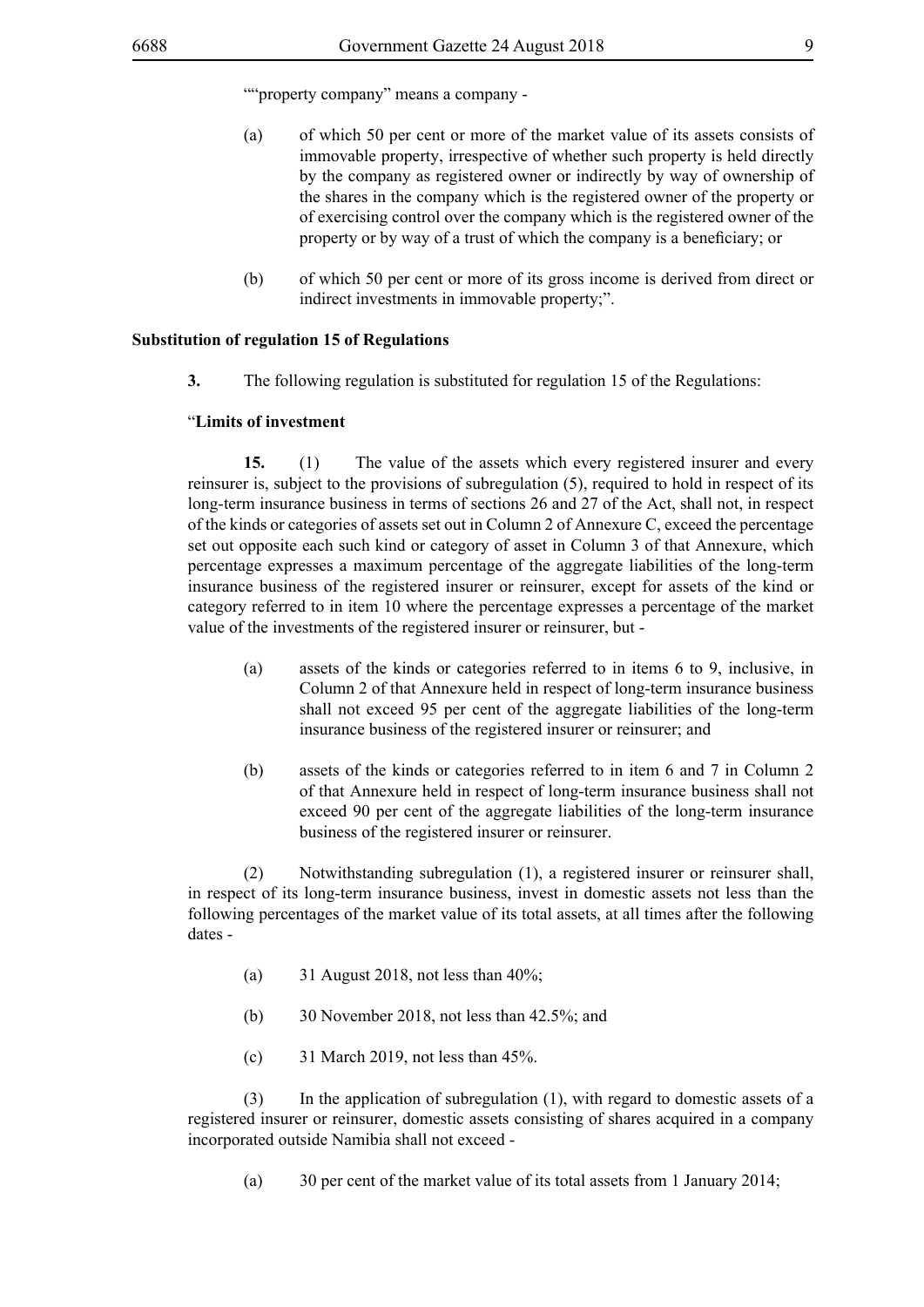- (b) 25 per cent of the market value of its total assets from 1 January 2015;
- (c) 20 per cent of the market value of its total assets from 1 January 2016;
- (d) 15 per cent of the market value of its total assets from 1 January 2017; and
- (e) 10 per cent of the market value of its total assets from 1 January 2018.

(4) Assets consisting of shares in a company incorporated outside Namibia in excess of the limit set out in subregulation (3), acquired on a stock exchange licensed under the Stock Exchanges Control Act, 1985 (Act No. 1 of 1985) are, in the application of this regulation, regarded as foreign assets.

(5) Notwithstanding subregulation (1), every registered insurer or reinsurer shall invest 1.75 per cent of the market value of its investments in unlisted investments, but the unlisted investments may cumulatively not exceed 3.5 per cent of the market value of a registered insurer or reinsurer's investments.

(6) An investment in any asset is only to be regarded as an investment in that kind or category of asset when a registered insurer or reinsurer has directly or indirectly invested in a specific asset falling within that kind or category.

(7) With regard to the assets which every registered insurer and reinsurer is required to hold in terms of subregulation (1), where the value of a kind or category of asset or an asset exceeds a percentage contemplated in subregulation (1) by 5% or less, as the result of a movement in the value of any asset and not due to a further investment in the same kind or category of asset or the asset which exceeds the percentage, a registered insurer or reinsurer is not be in contravention of subregulation (1) if the registered insurer or reinsurer -

- (a) immediately on becoming aware of such excess notifies the Registrar in writing that a percentage contemplated in subregulation (1) has been exceeded; and
- (b) complies with this regulation within the period specified by the Registrar in writing after having been notified in terms of paragraph (a).

 (8) An investment may only be classified or counted as an investment in one kind or category of asset and such investment shall not be changed without the written approval of the Registrar upon good cause shown.

(9) A registered insurer or reinsurer shall within 90 days, or a shorter period determined, after the end of each calendar quarter, submit to the Registrar a statement of investment holdings in such form as the Registrar shall determine.

(10) With regard to the assets which every registered insurer and reinsurer is required to hold in terms of subregulation (1), where a registered insurer or reinsurer invests in a unit trust scheme as defined in the Unit Trusts Control Act, 1981 (Act No. 54 of 1981), such investment is regarded as a proportionate investment in the unit portfolio's underlying assets.

(11) The assets which every registered insurer and reinsurer are required to hold in terms of subregulation (1) shall, without any limitation per kind or category of asset, include -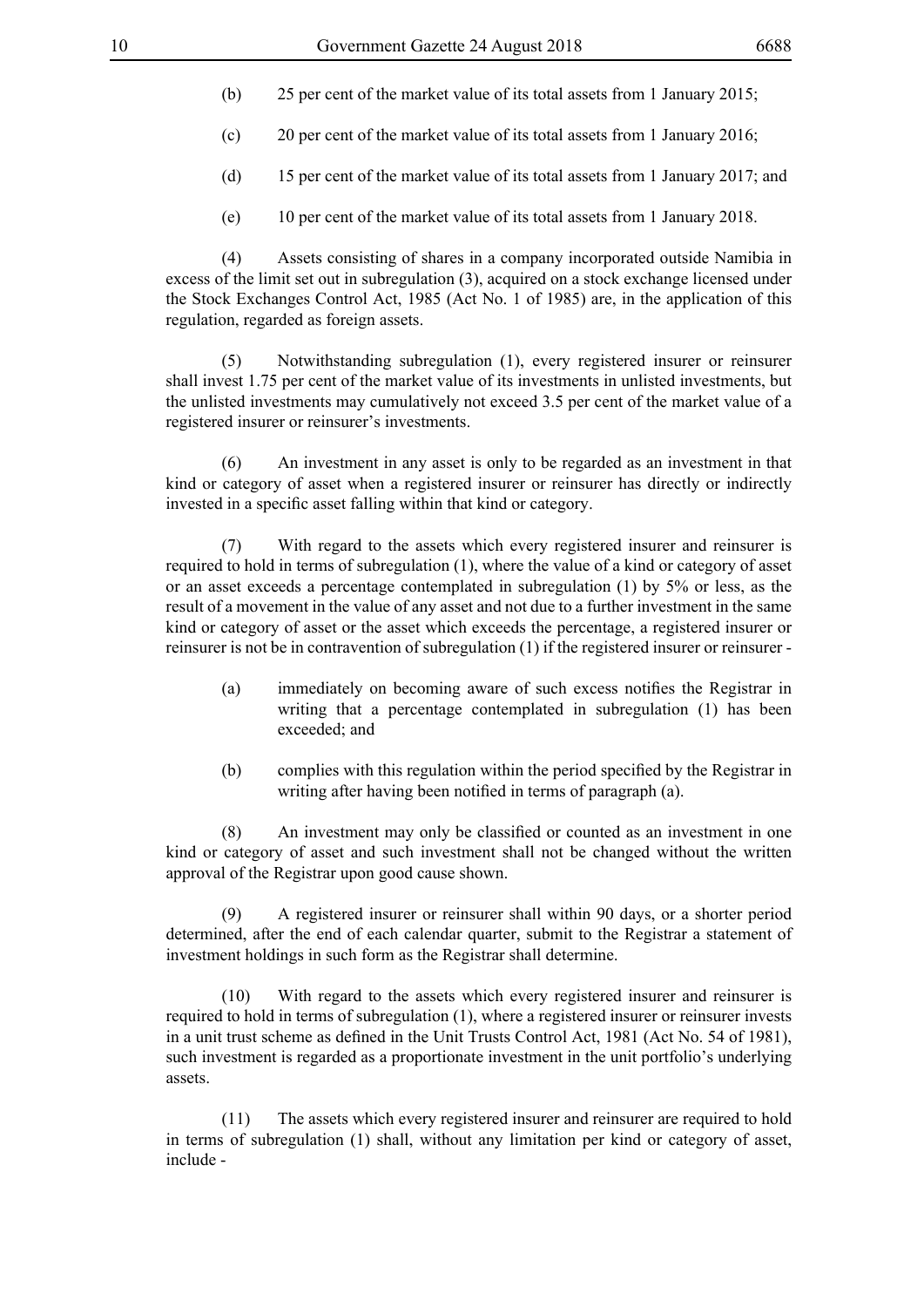- (a) assets of the kinds or categories referred to in items 1 and 8 of Schedule 1 to the Act; and
- (b) assets of the kinds or categories referred to in items 2 to 6, inclusive, of Schedule 1 to the Act, but the limitations per institutions set out in items 2 and 3 of Annexure C apply thereto.
- (12) For the purposes of subregulation (1) -
- (a) assets of the kinds referred to in Schedule 1 to the Act (excluding amounts due by a registered insurer or reinsurer to an investment subsidiary) of an investment subsidiary are to the following extent deemed to be assets of such insurer or reinsurer *in lieu* of such insurer's or reinsurer's shares in and net loans to the investment subsidiary -
	- (i) that part of each asset of the investment subsidiary which is included as an asset of such insurer or reinsurer *in lieu* of such insurer's or reinsurer's net loans to the investment subsidiary, calculated as follows:

| market value of each asset of                            |   | insurer's or    |
|----------------------------------------------------------|---|-----------------|
| investment subsidiary                                    |   | reinsurer's net |
|                                                          |   | loans to        |
|                                                          | X | investment      |
| market value of total assets<br>of investment subsidiary |   | subsidiary      |

(ii) that part of each asset of the investment subsidiary which is included as an asset of such insurer or reinsurer *in lieu* of such insurer's or reinsurer's non-equity interest in the investment subsidiary, calculated as follows:

| market value of each asset of                            |   | insurer's or       |
|----------------------------------------------------------|---|--------------------|
| investment                                               |   | reinsurer's non-   |
|                                                          |   | equity interest in |
|                                                          | X | investment         |
| market value of total assets<br>of investment subsidiary |   | subsidiary         |
|                                                          |   |                    |

(iii) the remaining part of each asset of the investment subsidiary after the deduction of the parts referred to in subparagraphs (i) and (ii), is included as an asset of such insurer or reinsurer *in lieu* of such insurer's or reinsurer's equity shares in the investment subsidiary, calculated as follows:

| market value of remaining     |   | insurers or         |
|-------------------------------|---|---------------------|
| part of each asset of         |   | reinsurer's equity  |
| Investment subsidiary after   |   | shares in invest-   |
| the deduction of the parts in | X | ment subsidiary     |
| subparagraph (i) and (ii)     |   |                     |
|                               |   | total equity shares |

in investment subsidiary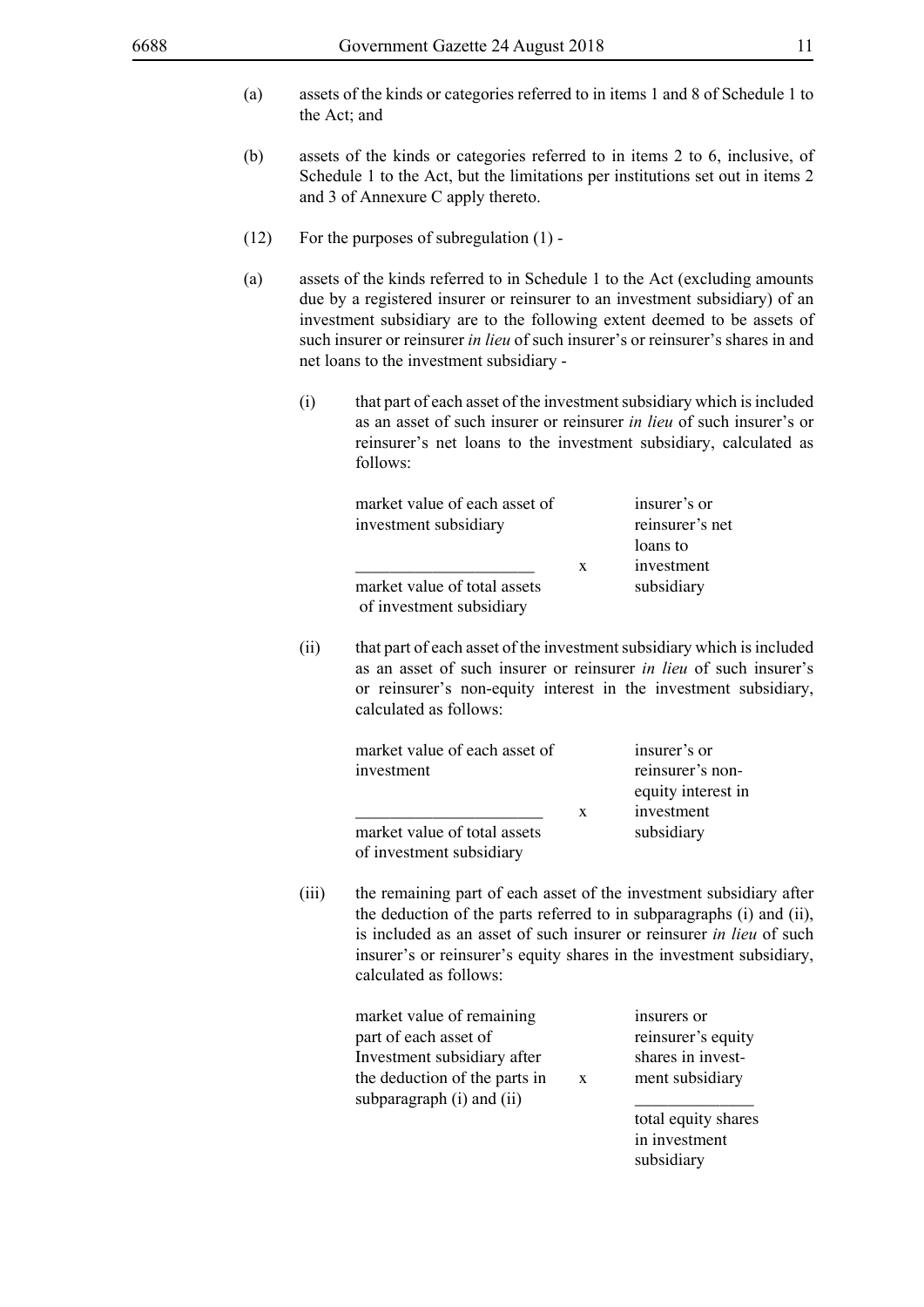(b) the liabilities of an investment subsidiary (excluding its liabilities towards such insurer or reinsurer), as well as the non-equity interest in an investment subsidiary (excluding such insurer's or reinsurer's share thereof), are considered to be the liabilities of such insurer calculated as follows:

liabilities of investment insurers or reinsurer's subsidiary (excluding to-<br>
equity shares in investwards insurer or reinsurer) ment subsidiary plus non-equity interest in x investment subsidiary (ex-<br>total equity shares in cluding insurer's and rein- investment subsidiary surer's share thereof)

- (13) For the purposes of subregulation (12) -
- (a) "each asset", in relation to an investment subsidiary, means an asset of the investment subsidiary of the kinds referred to in Schedule 1 to the Act, excluding an amount due by a registered insurer or reinsurer to an investment subsidiary;
- (b) "equity shares", in relation to an investment subsidiary, means the issued shares of the investment subsidiary, but not shares which, concerning neither dividends nor capital, grant a right to participate in excess of a determined amount in a distribution;
- (c) "net loans", in relation to an investment subsidiary, means all loans by a registered insurer or reinsurer to the investment subsidiary less all loans by the investment subsidiary to the registered insurer or reinsurer; and
- (d) "non-equity interest", in relation to an investment subsidiary, means the issued shares of the investment subsidiary (excluding equity shares) plus the value to be apportioned.

(14) Every registered insurer and every reinsurer shall annually, within six months after the end of its financial year, submit to the Registrar in the form set out in Annexure D, a statement containing such particulars as the Registrar shall require in determining whether the registered insurer or reinsurer is complying with subregulation (1).

(15) Any investment made outside the common monetary area shall comply with such limitations as shall be determined under the Currency and Exchanges Act, 1933 (Act No. 9 of 1933), from time to time.

(16) The Registrar, on prior written application by a registered insurer or reinsurer, shall grant such registered insurer or reinsurer written exemption from any of the provisions of this regulation subject to such conditions as he or she shall impose, but the Registrar shall only exempt a registered insurer or reinsurer from the provisions of subregulation (5) after having obtained the approval of the Minister to do so.

## **Substitution of regulation 17 of Regulations**

**4.** The following regulation is substituted for regulation 17 of the Regulations:

## "**Penalty for any contravention of or failure to comply with regulations**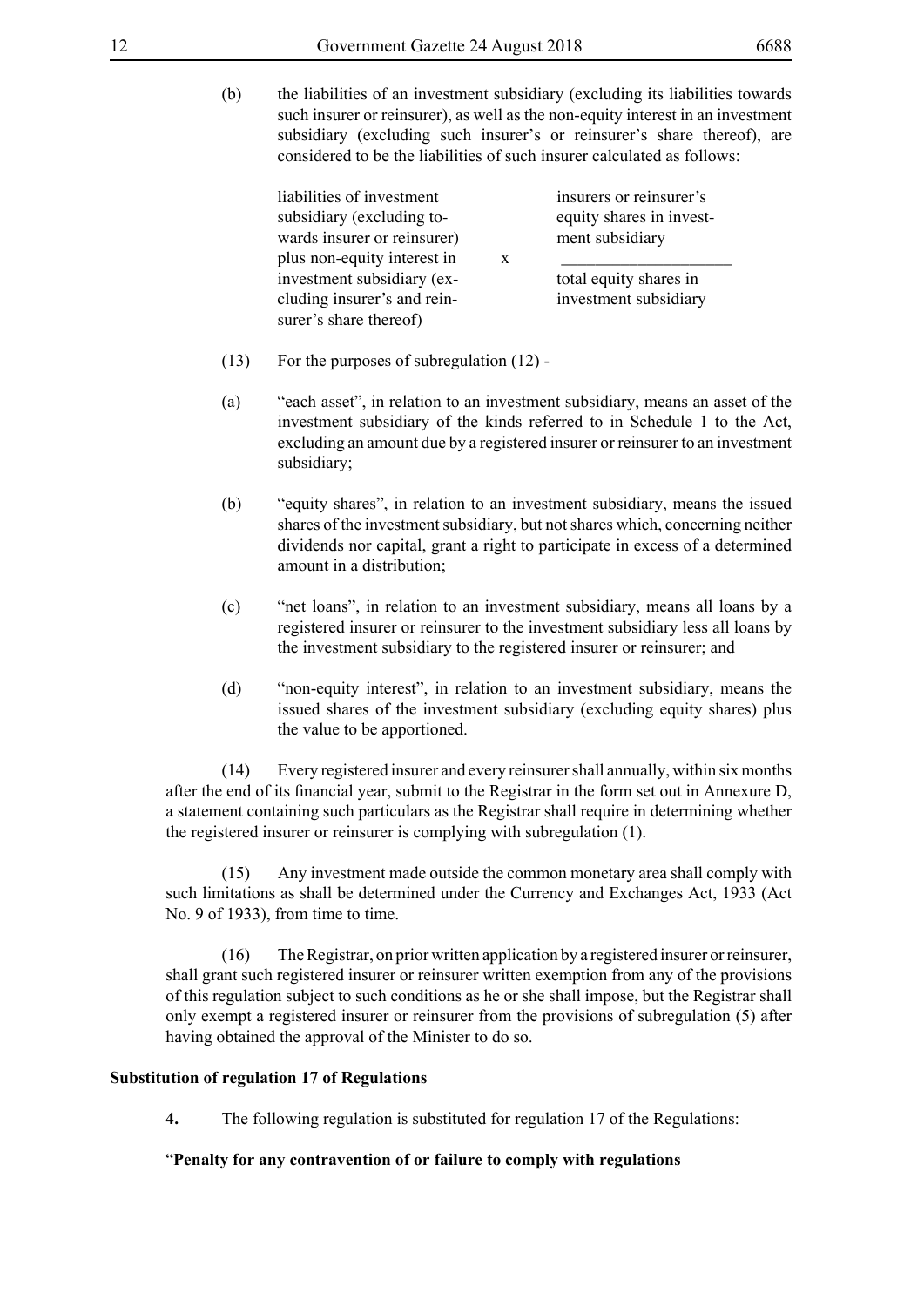**17.** (1) Any person who contravenes or fails to comply with any provision of these regulations is liable to a fine of  $N$1 000$  for each day during which such contravention or failure continues.

(2) Without derogating from the generality of subregulation (1), a registered insurer or reinsurer which fails -

- (a) to submit to the Registrar any statement, report, return or other document; or
- (b) to notify the Registrar of any non-payment or other particulars,

in accordance with a requirement of these regulations within the period determined by or under these regulations or, if that period has been extended by the Registrar under section 7 of the Act, within the extended period, is liable to a fine of N\$1 000 for each day during which such failure continues.

(3) Any amount of penalty payable in terms of subregulation (1) or (2) constitutes a debt due to the State by the person or the registered insurer or reinsurer concerned and shall be recovered by the Registrar by means of proceedings instituted in any competent court.

(4) Notwithstanding the provisions of subregulations (1) and (2), the Registrar shall waive the payment of or refund the whole or any part of a fine payable in terms of subregulation (1) or (2) if the Registrar is satisfied that the failure of the person or registered insurer or reinsurer concerned to comply with a requirement contemplated in subregulation (1) or (2) was not due to wilful conduct or the want of reasonable care on the part of that person or registered insurer or reinsurer.".

### **Substitution of Annexure C of Regulations**

**5.** The following Annexure is substituted for Annexure C of the Regulations:

#### "**ANNEXURE C**

#### **LIMITS OF INVESTMENT (Regulation 15)**

| Column 1                      | Column 2                                                                                                                                                                                                                                                                                                                                                                  | Column 3                                                           |
|-------------------------------|---------------------------------------------------------------------------------------------------------------------------------------------------------------------------------------------------------------------------------------------------------------------------------------------------------------------------------------------------------------------------|--------------------------------------------------------------------|
| <b>Kind of Asset</b>          | <b>Definition of Asset</b>                                                                                                                                                                                                                                                                                                                                                | <b>Maximum</b><br>percentage<br>of aggregate<br><b>liabilities</b> |
| 1. Credit Balances            | Deposits with and balances in current and savings accounts with a<br>banking institution or a building society, including negotiable deposits<br>and money market instruments in terms of which such a bank or building<br>society is liable, including the paid-up shares of a building society, or<br>deposits and savings accounts with the Post Office Savings Bank - |                                                                    |
|                               | per banking institution<br>(a)<br>per building society<br>(b)                                                                                                                                                                                                                                                                                                             | 25%<br>25%                                                         |
|                               | per Post Office Savings Bank<br>(c)                                                                                                                                                                                                                                                                                                                                       | 25%                                                                |
|                               | Total investments of a registered insurer or re-insurer in assets<br>referred to in this item                                                                                                                                                                                                                                                                             | 90%                                                                |
| 2. Government<br><b>Bonds</b> | Bills, bonds or securities issued or guaranteed by or loans to or<br>guaranteed by the Government of the Republic of Namibia                                                                                                                                                                                                                                              | 95%                                                                |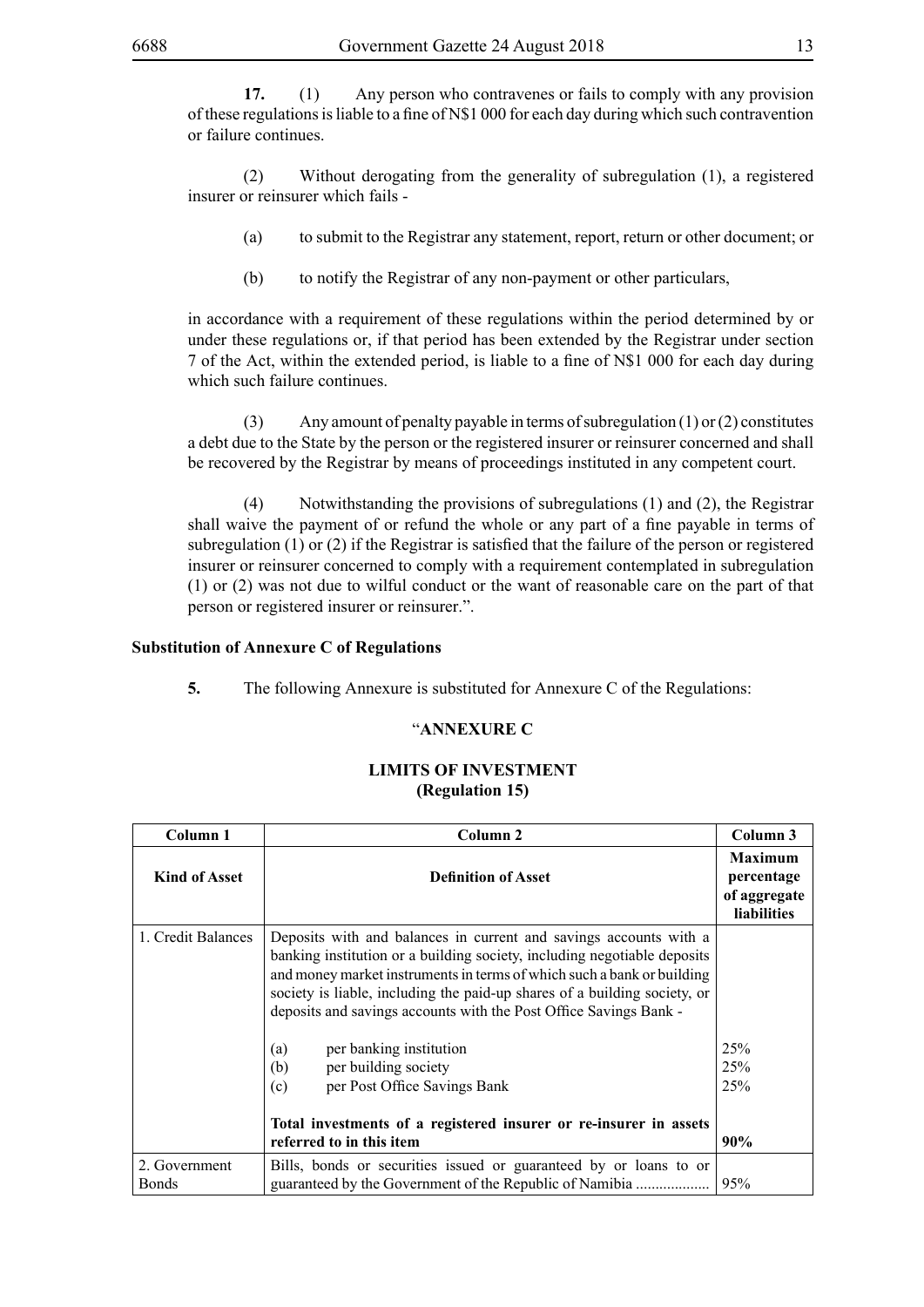| 3. Statutory body,<br>public enterprise,<br>local authority and<br>regional council | Bills, bonds or securities issued or guaranteed by or loans to or<br>guaranteed by any statutory body, public enterprise, local authority or<br>regional council in the Republic of Namibia -                                                                                                          |            |
|-------------------------------------------------------------------------------------|--------------------------------------------------------------------------------------------------------------------------------------------------------------------------------------------------------------------------------------------------------------------------------------------------------|------------|
| <b>Bonds</b>                                                                        | per local authority authorised by law to levy rates upon<br>(a)                                                                                                                                                                                                                                        | 20%        |
|                                                                                     | per regional council authorised by law to levy rates upon<br>(b)                                                                                                                                                                                                                                       |            |
|                                                                                     | (c)                                                                                                                                                                                                                                                                                                    | 20%<br>20% |
|                                                                                     | Total investments of a registered insurer or re-insurer in assets                                                                                                                                                                                                                                      | 50%        |
| 4. Corporate                                                                        | Bills, bonds or securities issued by or loans to an institution in Namibia                                                                                                                                                                                                                             |            |
| <b>Bonds</b>                                                                        | and also bills, bonds and securities issued by or loans to an institution -                                                                                                                                                                                                                            |            |
|                                                                                     |                                                                                                                                                                                                                                                                                                        | 20%        |
|                                                                                     | Total investments of a registered insurer or re-insurer in assets                                                                                                                                                                                                                                      | 50%        |
| 5. Foreign Bonds                                                                    | Bills, bonds or securities issued by the Government of or any other<br>institution in, a country other than Namibia and also bills, bonds and<br>securities issued by an institution in such country -                                                                                                 |            |
|                                                                                     | (a)                                                                                                                                                                                                                                                                                                    | 40%        |
|                                                                                     | (b)                                                                                                                                                                                                                                                                                                    | 10%        |
|                                                                                     | Total investments of a registered insurer or re-insurer in assets                                                                                                                                                                                                                                      | 50%        |
| 6. Property                                                                         | Immovable property, and shares in, loans to and debentures, both<br>convertible and non-convertible, of property companies -                                                                                                                                                                           |            |
|                                                                                     | (a)<br>(b)                                                                                                                                                                                                                                                                                             | 5%<br>5%   |
|                                                                                     | Total investments of a registered insurer or re-insurer in assets                                                                                                                                                                                                                                      | 25%        |
| 7. Shares                                                                           | Preference and ordinary shares in companies listed on any stock exchange<br>(excluding shares in property companies) and convertible debentures of<br>such listed companies, whether voluntarily or compulsorily convertible<br>(but excluding such debentures of property companies): Provided that - |            |
|                                                                                     | shares and convertible debentures in a single company or related<br>(a)<br>party listed on any stock exchange within the common monetary<br>area -                                                                                                                                                     |            |
|                                                                                     | with a market capitalization of N\$5 000 million or less<br>(i)                                                                                                                                                                                                                                        |            |
|                                                                                     | with a market capitalization of more than N\$5 000<br>(ii)                                                                                                                                                                                                                                             | 5%         |
|                                                                                     |                                                                                                                                                                                                                                                                                                        | 10%        |
|                                                                                     | (b)<br>shares and convertible debentures in a single company or related                                                                                                                                                                                                                                |            |
|                                                                                     | party listed on a Namibian stock exchange licensed under the<br>Stock Exchanges Control Act, 1985 (Act No. 1 of 1985) -                                                                                                                                                                                |            |
|                                                                                     | with a market capitalization of N\$500 million or less are<br>(i)                                                                                                                                                                                                                                      | 5%         |
|                                                                                     | with a market capitalization of more than N\$500 million<br>(ii)                                                                                                                                                                                                                                       | 10%        |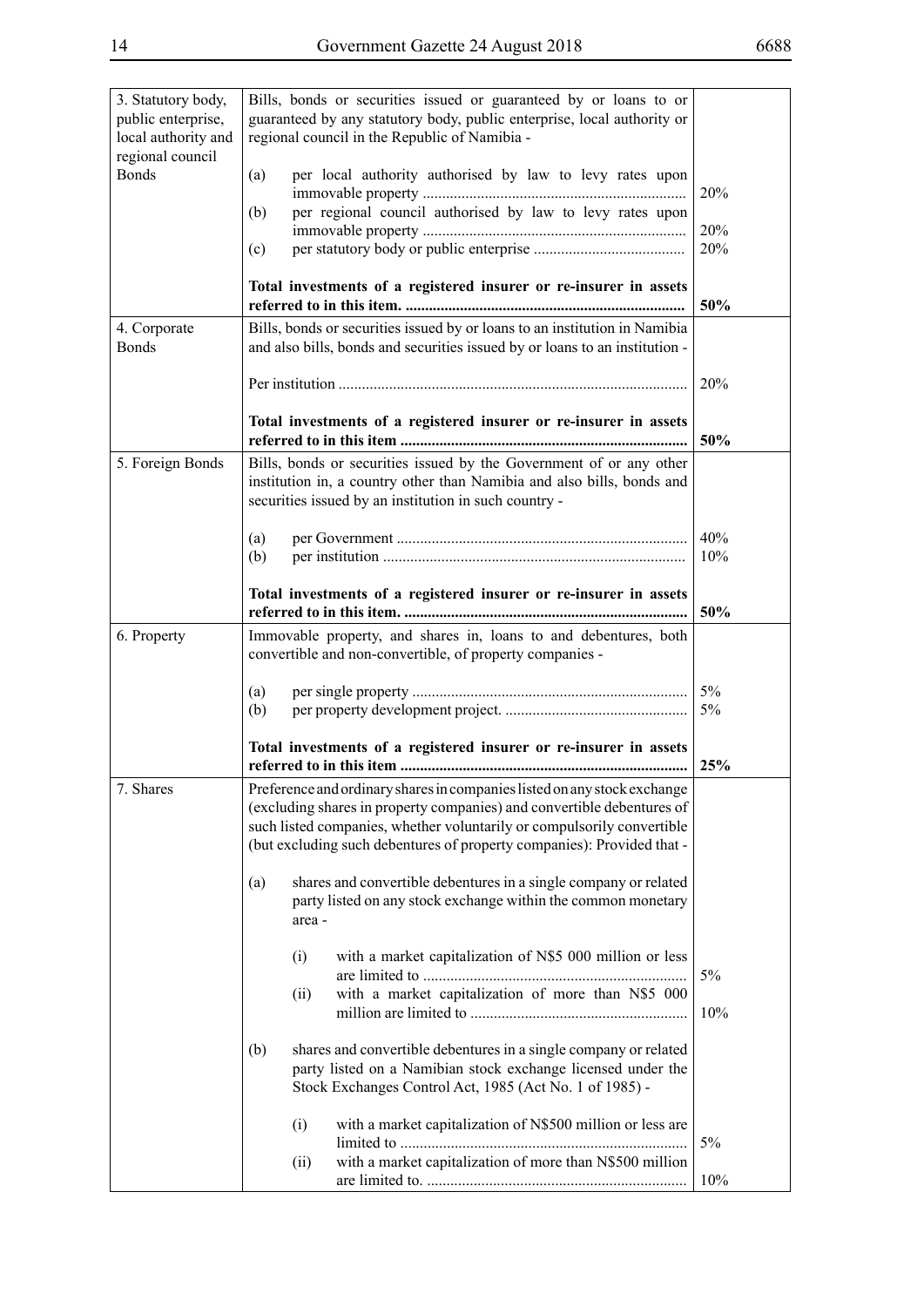|                             | shares and convertible debentures in a single company or<br>(c)<br>related party listed on any stock exchange outside the common<br>monetary area in a sector other than in the development capital<br>sector-                                                                                                                                                                                                                                                                                                            |              |
|-----------------------------|---------------------------------------------------------------------------------------------------------------------------------------------------------------------------------------------------------------------------------------------------------------------------------------------------------------------------------------------------------------------------------------------------------------------------------------------------------------------------------------------------------------------------|--------------|
|                             | with a market capitalization of N\$5 000 million or less<br>(i)<br>(ii) with a market capitalization of more than N\$5 000<br>(i)                                                                                                                                                                                                                                                                                                                                                                                         | $5\%$<br>10% |
|                             | Total investments of a registered insurer or re-insurer in assets                                                                                                                                                                                                                                                                                                                                                                                                                                                         | 75%          |
| 8. Other claims             | Debentures (listed and unlisted but excluding convertible debentures)<br>and any other secured claims against natural persons (excluding loans<br>or advances referred to in paragraph (c) of item 9 of this Annexure)<br>and companies (excluding loans to and non-convertible debentures<br>referred to in paragraph (b) of item 9 of this Annexure and loans to and<br>debentures of property companies): Provided that -                                                                                              |              |
|                             | (a)                                                                                                                                                                                                                                                                                                                                                                                                                                                                                                                       | 0.25%        |
|                             | (b)                                                                                                                                                                                                                                                                                                                                                                                                                                                                                                                       | 5%           |
|                             | outstanding premiums (including premiums debited to insurance<br>(c)<br>agents, insurance brokers or reinsurance brokers) in respect of<br>domestic policies under which a registered insurer or reinsurer<br>is liable and which have been outstanding for more than four<br>months since the date on which they became due and payable                                                                                                                                                                                  | 2.5%         |
|                             | Total investments of a registered insurer or re-insurer in assets                                                                                                                                                                                                                                                                                                                                                                                                                                                         | 25%          |
| 9. Other Assets             | Any other asset not referred to in this Annexure per kind or category<br>of asset.                                                                                                                                                                                                                                                                                                                                                                                                                                        | 2.5%         |
|                             | Provided that the following assets are not subject to maximum<br>percentage of aggregate liabilities in column 3:                                                                                                                                                                                                                                                                                                                                                                                                         |              |
|                             | moneys in hand;<br>(a)<br>loans to and non-convertible debentures of associates and<br>(b)<br>associated companies;<br>loans or advances on the sole security of domestic policies under<br>(c)<br>which a registered insurer or reinsurer is liable;<br>motor vehicles, furniture and office equipment, including<br>(d)<br>computer equipment, used by a registered insurer or reinsurer in<br>the course of its business in Namibia;<br>any other asset designated by the Minister by notice in the<br>(e)<br>Gazette. |              |
| 10. Unlisted<br>investments | Equity or debt capital in a company incorporated in Namibia and not<br>listed on any stock exchange, but excluding the kinds or categories of<br>assets defined in column 2 of items 1, 2, 3, 5, 6, 7, 8 and 9 of column 1<br>of this Annexure.                                                                                                                                                                                                                                                                           | 3.5%         |

## **Insertion of Annexure D in Regulations**

**5.** The following Annexure is inserted after Annexure C: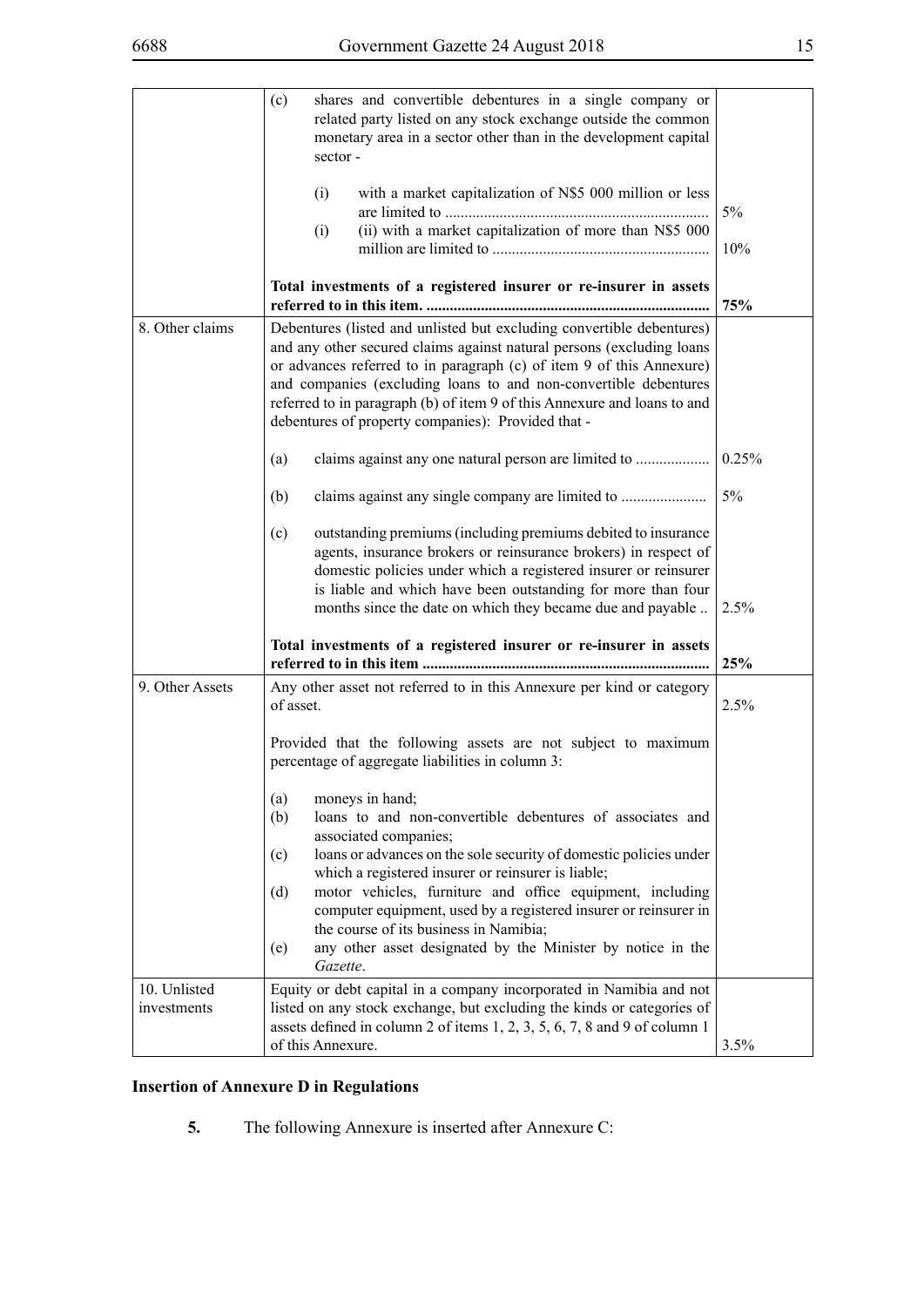# "**ANNEXURE D**

## **VALUE OF ASSETS HELD IN COMPLIANCE WITH REGULATION 15**

|                                                | <b>INSURANCE COMPANY NAME:</b><br><b>AS AT FINANCIAL YEAR END <date>:</date></b>                                                                                                                                                                                                                                                                                                |                                                                         |                                                |                                      |                            |
|------------------------------------------------|---------------------------------------------------------------------------------------------------------------------------------------------------------------------------------------------------------------------------------------------------------------------------------------------------------------------------------------------------------------------------------|-------------------------------------------------------------------------|------------------------------------------------|--------------------------------------|----------------------------|
| Column<br>1                                    | Column <sub>2</sub>                                                                                                                                                                                                                                                                                                                                                             | Column 3                                                                |                                                |                                      |                            |
|                                                |                                                                                                                                                                                                                                                                                                                                                                                 | Limits as a                                                             | <b>Market Value N\$</b>                        |                                      |                            |
| Kind of<br><b>Asset</b>                        | <b>Definition of Asset</b>                                                                                                                                                                                                                                                                                                                                                      | <b>Maximum</b><br>Percent-<br>age of<br>Aggregate<br><b>Liabilities</b> | <b>Held</b> in<br>$Na-$<br>mibia<br><b>NAD</b> | Held<br>else-<br>where<br><b>NAD</b> | <b>Total</b><br><b>NAD</b> |
| $1. Credit \vert$<br><b>Balances</b>           | Deposits with and balances in current and savings<br>accounts with a banking institution or a building<br>society, including negotiable deposits and money<br>market instruments in terms of which such a bank<br>or building society is liable, including the paid-up<br>shares of a building society, or deposits and savings<br>accounts with the Post Office Savings Bank - |                                                                         |                                                |                                      |                            |
|                                                | per banking institution<br>(a)                                                                                                                                                                                                                                                                                                                                                  | 25%                                                                     |                                                |                                      |                            |
|                                                | (b)<br>per building society                                                                                                                                                                                                                                                                                                                                                     | 25%                                                                     |                                                |                                      |                            |
|                                                | (c)<br>per Post Office Savings Bank                                                                                                                                                                                                                                                                                                                                             | 25%                                                                     |                                                |                                      |                            |
|                                                | Total investments of a registered insurer or<br>reinsurer in assets referred to in this item                                                                                                                                                                                                                                                                                    | 90%                                                                     | $\mathbf{0}$                                   | $\boldsymbol{0}$                     | $\boldsymbol{0}$           |
| $2. Gov-$<br>ernment<br><b>Bonds</b>           | Bills, bonds or securities issued or guaranteed by<br>or loans to or guaranteed by the Government of the<br>Republic of Namibia                                                                                                                                                                                                                                                 | 95%                                                                     |                                                |                                      | $\overline{0}$             |
| 3. Statu-<br>tory<br>body,<br>public<br>enter- | Bills, bonds or securities issued or guaranteed by or<br>loans to or guaranteed by any statutory body, public<br>enterprise, local authority or regional council in the<br>Republic of Namibia -                                                                                                                                                                                |                                                                         |                                                |                                      |                            |
| prise,<br>local<br>author-                     | (a)<br>per local authority authorised by law to levy<br>rates upon immovable property                                                                                                                                                                                                                                                                                           | 20%                                                                     |                                                |                                      |                            |
| ity and<br>regional                            | (b)<br>per regional council authorised by law to<br>levy rates upon immovable property                                                                                                                                                                                                                                                                                          | 20%                                                                     |                                                |                                      |                            |
| council<br><b>Bonds</b>                        | (c)<br>per state-owned enterprise                                                                                                                                                                                                                                                                                                                                               | 20%                                                                     |                                                |                                      |                            |
|                                                | Total investments of a registered insurer or<br>reinsurer in assets referred to in this item                                                                                                                                                                                                                                                                                    | 30%                                                                     | $\mathbf{0}$                                   | $\mathbf{0}$                         | $\boldsymbol{0}$           |
| 4. Cor-<br>porate<br><b>Bonds</b>              | Bills, bonds or securities issued by or loans to an<br>institution in Namibia and also bills, bonds and<br>securities issued by or loans to an institution -                                                                                                                                                                                                                    |                                                                         |                                                |                                      |                            |
|                                                | Per institution                                                                                                                                                                                                                                                                                                                                                                 | 20%                                                                     |                                                |                                      |                            |
|                                                | Total investments of a registered insurer or<br>reinsurer in assets referred to in this item                                                                                                                                                                                                                                                                                    | 50%                                                                     | $\boldsymbol{0}$                               | $\boldsymbol{0}$                     | $\boldsymbol{0}$           |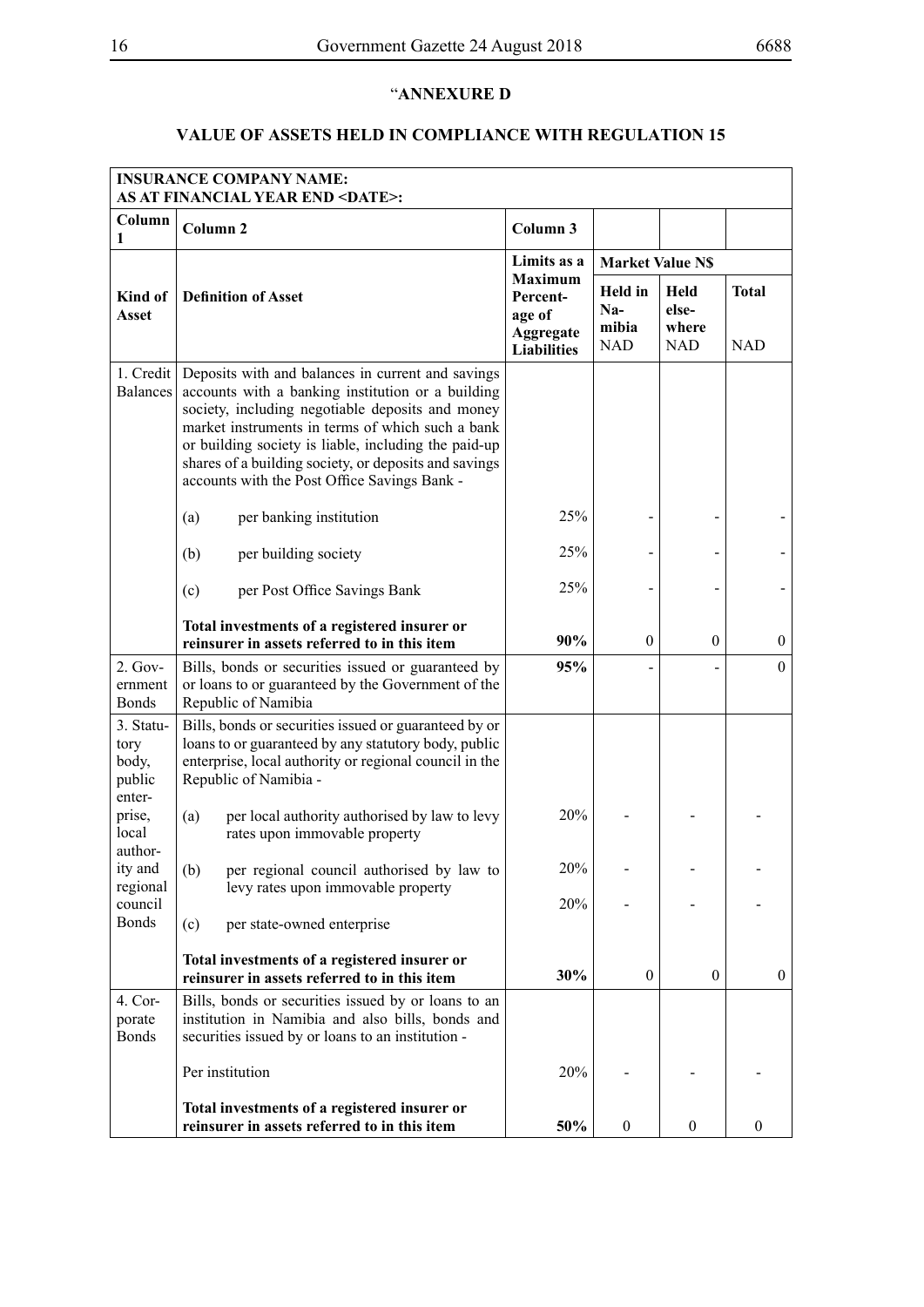| 5.<br>Foreign<br><b>Bonds</b> |      | Bills, bonds or securities issued by the Government<br>of or any other institution in, a country other than<br>Namibia and also bills, bonds and securities issued<br>by an institution in such country -                                                                                                    |     |                  |              |          |
|-------------------------------|------|--------------------------------------------------------------------------------------------------------------------------------------------------------------------------------------------------------------------------------------------------------------------------------------------------------------|-----|------------------|--------------|----------|
|                               | (a)  | per Government                                                                                                                                                                                                                                                                                               | 40% |                  |              |          |
|                               | (b)  | per institution                                                                                                                                                                                                                                                                                              | 10% |                  |              |          |
|                               |      | Total investments of a registered insurer or<br>reinsurer in assets referred to in this item                                                                                                                                                                                                                 | 50% | $\boldsymbol{0}$ | $\mathbf{0}$ | $\theta$ |
| 6.<br>Property                |      | Immovable property, and shares in, loans to and<br>debentures, both convertible and non-convertible,<br>of property companies -                                                                                                                                                                              |     |                  |              |          |
|                               | (a)  | per single property                                                                                                                                                                                                                                                                                          | 5%  |                  |              |          |
|                               | (b)  | per property development project                                                                                                                                                                                                                                                                             | 5%  |                  |              |          |
|                               |      | Total investments of a registered insurer or<br>reinsurer in assets referred to in this item                                                                                                                                                                                                                 | 25% | $\theta$         | $\mathbf{0}$ | $\theta$ |
| 7.<br><b>Shares</b>           |      | Preference and ordinary shares in companies<br>listed on any stock exchange (excluding shares in<br>property companies) and convertible debentures<br>of such listed companies, whether voluntarily<br>or compulsorily convertible (but excluding such<br>debentures of property companies): Provided that - |     |                  |              |          |
|                               | (a)  | shares and convertible debentures in a single<br>company or related party listed on any stock<br>exchange within the common monetary<br>area -                                                                                                                                                               |     |                  |              |          |
|                               | (i)  | with a market capitalisation of N\$5<br>000 million or less are limited to                                                                                                                                                                                                                                   | 5%  |                  |              |          |
|                               | (ii) | with a market capitalisation of more<br>than N\$5 000 million are limited to                                                                                                                                                                                                                                 | 10% |                  |              |          |
|                               | (b)  | shares and convertible debentures in a<br>single company or related party listed on a<br>Namibian stock exchange licensed under<br>the Stock Exchanges Control Act, 1985 (Act<br>No. 1 of 1985) -                                                                                                            |     |                  |              |          |
|                               | (i)  | with a market capitalisation of<br>N\$500 million or less are limited to                                                                                                                                                                                                                                     | 5%  |                  |              |          |
|                               | (ii) | with a market capitalisation of more<br>than N\$500 million are limited to                                                                                                                                                                                                                                   | 10% |                  |              |          |
|                               | (c)  | shares and convertible debentures in a<br>single company or related party listed on<br>any stock exchange outside the common<br>monetary area in a sector other than in the<br>development capital sector -                                                                                                  |     |                  |              |          |
|                               | (i)  | with a market capitalisation of<br>N\$500 million or less are limited to                                                                                                                                                                                                                                     | 5%  |                  |              |          |
|                               | (ii) | with a market capitalisation of more<br>than N\$500 million are limited to                                                                                                                                                                                                                                   | 10% |                  |              |          |